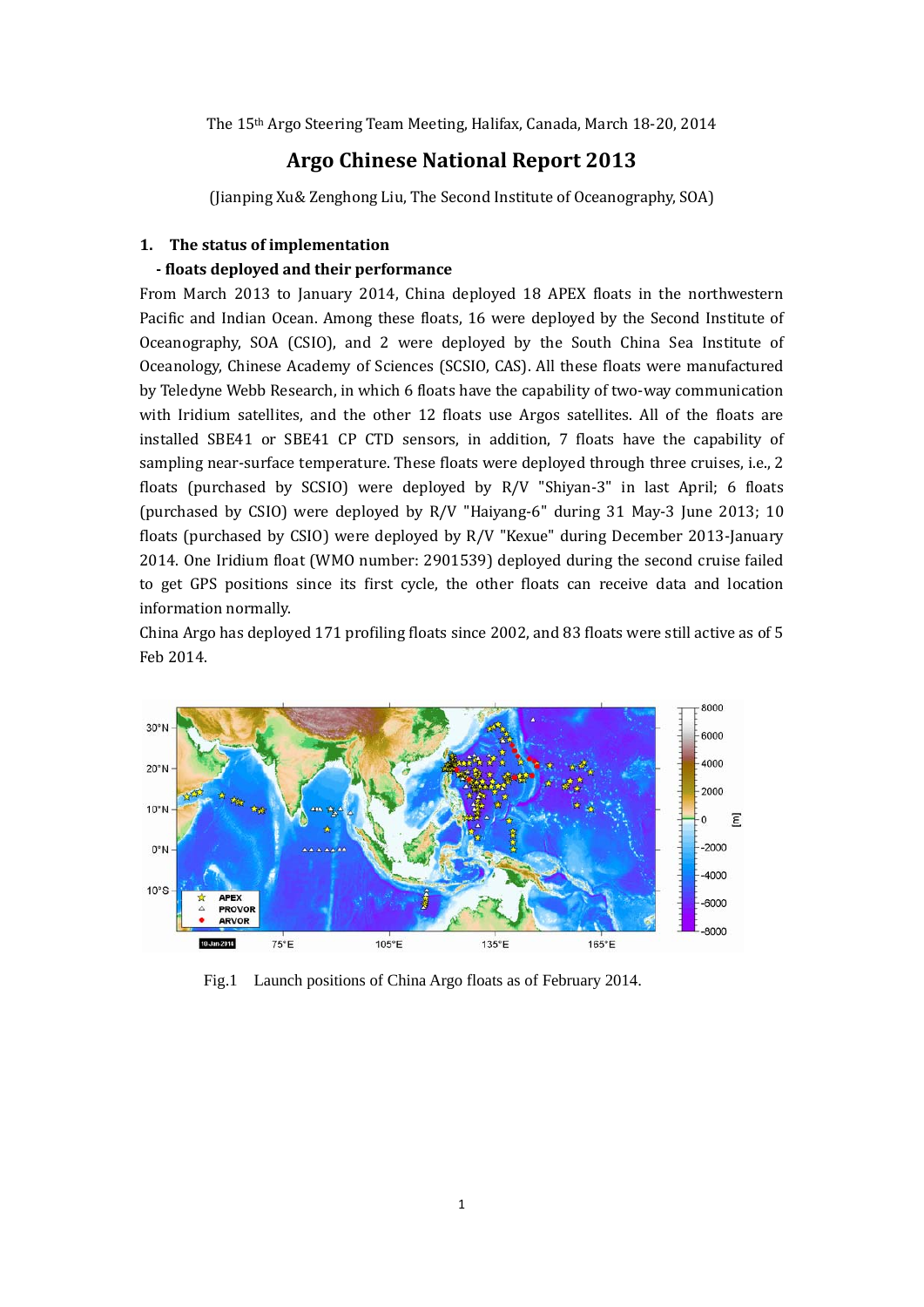

Fig.2 Launch positions of China Argo floats from March 2013 to January 2014.

#### **‐ technical problems encountered and solved**

No technical problems encountered except that two APF9a floats equipped with SBE41 CTD sensor (WMO number: 2901512 and 2901489) which were deployed in the Indian ocean in November 2011 and in the Pacific ocean in September 2012, respectively, were still reporting bad salinity measurements from their first profile. One Iridium float above mentioned (WMO number: 2901539) failed to get GPS positions. It seems that these faults of missing positions and bad salinity data are resulted from the problem of hardware. We hope that these problems could draw more attentions from the float or sensor's manufacturers. It's expected that the manufacturers could looking for and solve the problem in order to improve the use effect of the float.

In addition, different profiling floats have different encoding formats, which make us spend a lot of times to develop corresponding decoding software. Furthermore, it's easy to cause incorrect decoding problems and reduce the quality of observations. For example, the 17 Iridium PROVOR-DO-I floats (with O2 sensor) purchased by Ocean University of China (OUC) from NKE Instrumentation deliver data via SBD files (binary file) to user, so the user is forced to develop the appropriate software to decode those messages. Meanwhile, the SBD files are sent to user via email, which is bound to increase the difficulty and workload when user processes the data, and make it difficult to submit data to GDACs and GTS in real time. In addition, although ARVOR float that also developed by NKE uses hexadecimal encoding format, but it has a quite different and complicated format with PROVOR float from Metocean. Currently, the data decoding for those two types of float has got help from the technicians at Coriolis DAC. We take this opportunity to thank them all.

## **‐status of contributions to Argo data management (including status of pressure corrections, technical files, etc)**

In 2013, China Argo submitted 3573 TS profiles (including 207 O2 profiles) to GDAC. Coriolis still helped us decode Argos messages from 8 active ARVOR floats because we haven't corresponding decoding software. All data were distributed on GTS by CLS.

From January 2014, CSIO updated most of the technical files and started to submit new version (format version 3.0) of profile files. The DOXY and near-surface temperature data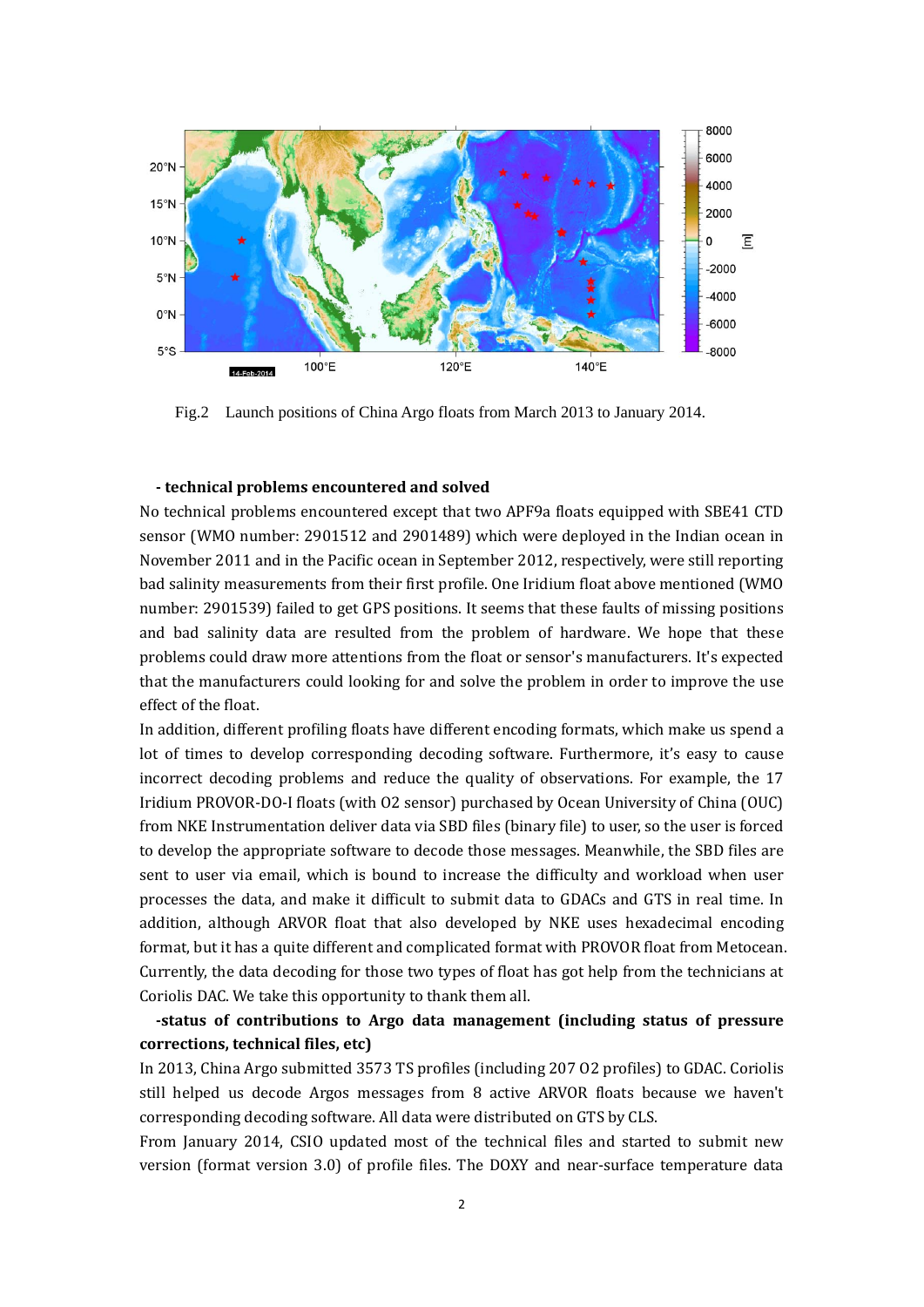have been incorporated into new profile files. CSIO also started to carry out real-time pressure adjustment from December 2013.

### **‐ status of delayed mode quality control process**

Last October, China submitted 5,107 D-files to GDACs, and a total number of 11,673 D-files have been submitted from the beginning of China Argo. The DMQC operator of China carries out DMQC for all Argo data generally once per year. The surface pressure, CTM and OW corrections have been applied in our DMQC system. The lack of historical CTD data in the western boundary current region (e.g. Kuroshio) is the largest difficulty we encountered when we carry out DMOC.

## **2. Present level of and future prospects for national funding for Argo including a summary of the level of human resources devoted to Argo.**

China Argo is still funded by research programs from Ministry of Science and Technology (MOST), State Oceanic Administration (SOA) and National Natural Science Foundation of China (NSFC). In 2013, some funds from China Academy of Sciences (CAS). So the number of yearly deployment is unstable because the purchase funding is depended on the actual allocated funding, usually in the 20-30. There are two groups maintained by CSIO and NMDIS, respectively. The China Argo Real-time data centre at CSIO is in charge of float purchasing, data receiving, processing and donating to AIC. Currently, there are 5 staffs working for this group. The China Argo data centre at NMDIS is in charge of processing data from floats deployed by East China Sea Branch, SOA, and data archives from Chinese floats.

In recent years, one problem that who will pay the satellite communication fee for the active floats after the research programs were finished was encountered. We are discussing solutions to the problem with the related operating division of SOA. The primary solution is that the operating division will allocate special funding each year used for continuing to receive and process data from those active floats.

# **3. Summary of deployment plans (level of commitment, areas of float Deployment, low or high resolution profiles) and other commitments to Argo (data management) for the upcoming year and beyond where possible.**

We estimate that about 30 floats will be deployed in 2014. Of these floats, 17 floats are provided by a national basic research program from MOST undertaken by OUC, and the other 13 floats are provided by a national special key program for basic work from MOST undertaken by CSIO. One cruise has been confirmed, and will be undertaken by  $R/V$ "Dongfanghong-2" from OUC. It is scheduled that 17 PROVOR Iridium DO floats will be deployed in the North Pacific Ocean during March-April. In addition, CSIO will also deploy about 8 standard APEX floats through this cruise. All the data from these floats will be received and processed by CSIO, and shared with other countries.

# **4. Summary of national research and operational uses of Argo data as well as contributions to Argo Regional Centers. Please also include any links to national program Argo web pages to update links on the AST and AIC websites.**

In order to prompt the research on ocean data assimilation and its operational use, as well as the application of the Argo data in oceanic and atmospheric sciences, CSIO held the  $8<sup>th</sup>$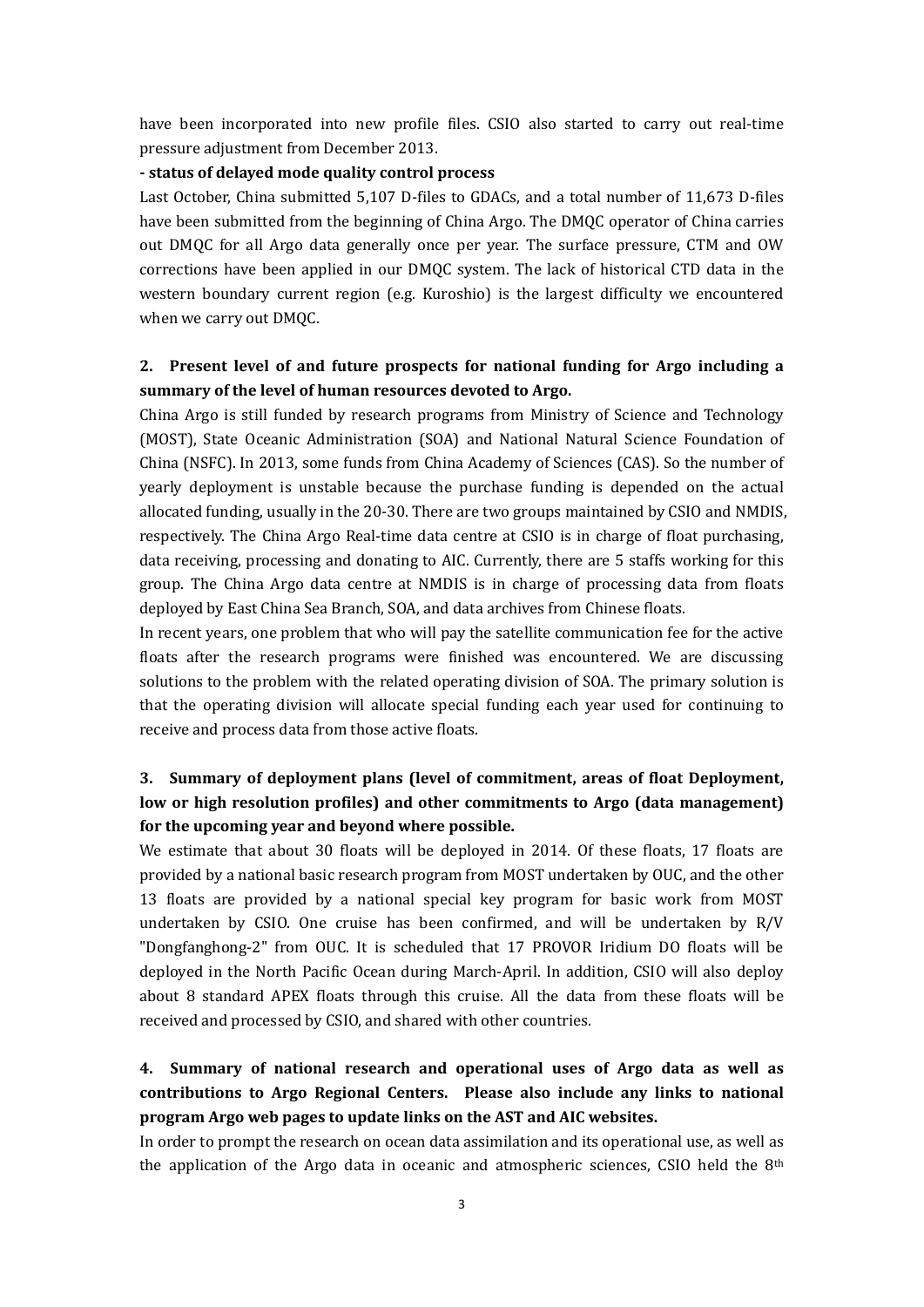workshop of Chinese ocean data assimilation & the  $2<sup>nd</sup>$  Argo science workshop at Zhoushan, Zhejiang from 5 to 8 November 2013.  $106$  representatives from the 26 organizations participated in the workshops. Focused on the development of ocean data assimilation system, the study on theoretical methods and techniques of ocean data assimilation, the operational use of ocean data assimilation techniques, the progress on Argo ocean observing system, the application use of Argo data in the basic research, ocean data assimilation system and operational predicting and forecasting system, the development of Chinese autonomous profiling float, etc., the participants made conferences through oral presentations and posters. Among them, 23 representatives gave speeches. About 40 conference papers were submitted to the workshop, and more than 10 posters were put up. Abundant results acquired from the study on ocean data assimilation techniques and application use of Argo data in recent years were fully exhibited in this workshop.

Besides in the basic research of oceanic and atmospheric sciences, the Argo data and its products are also operationally used in the ocean and atmosphere predicting and forecasting models. Argo data has been used to a global ocean four-dimensional variational data assimilation system (NCC-GODAS) developed by National Climate Centre, as well as the Ocean Variational Analysis System (OVALS) developed by Institute of Atmospheric Physics, CAS, which provided more realistic ocean initial fields to the global air-sea coupling modeling for seasonal climate predicting, and played an important role in improving the level of predicting. OVALS system has also been operationally applied in National Marine Environment Forecasting Centre (NMEFC), SOA, and also played an important role in operational El Nino monitoring and analyzing system. In October 2013, in China first global operational oceanographic forecasting system developed by NMEFC, the main data source of Argo data is assimilated into the system.

China Argo hasn't taken part in the activities of Pacific Argo Regional Center (PARC) until now. Currently, it looks like PARC didn't hold any meetings and activities.

There are two websites routinely maintained by China, one is maintained by NMDIS (www.argo.gov.cn) at Tianjin (China Argo data center), and another is maintained by CSIO (www.argo.org.cn) at Hangzhou (China Argo Real-time data center). Through them, the implement status of China Argo, real-time data display including  $T/S/02$  profiles, float trajectory, profile data, the derived products and status of global Argo are presented. Meanwhile, GDACs, related international organizations and member's Argo websites can be accessed through these two websites.

## **5. Problems encountered during the operation of international Argo and suggestions**

In November 2013, the AIC TC asked for comments about how to correctly use Argo label through email, and hoped to reach an agreement as soon as possible and drew up an implementation plan. We highly agreed with the opinion that "the Argo label should be used in agreement with the Argo programme". It's necessary to restate the principle and purpose of an earlier design Argo programme, so that the programme can be always along the right track for its sustainable development, this requires the efforts from all participating countries and PIs. Earlier, we have suggested China float producers not to call profiling float in development simply as "C-Argo". Only those floats purchased and used by China Argo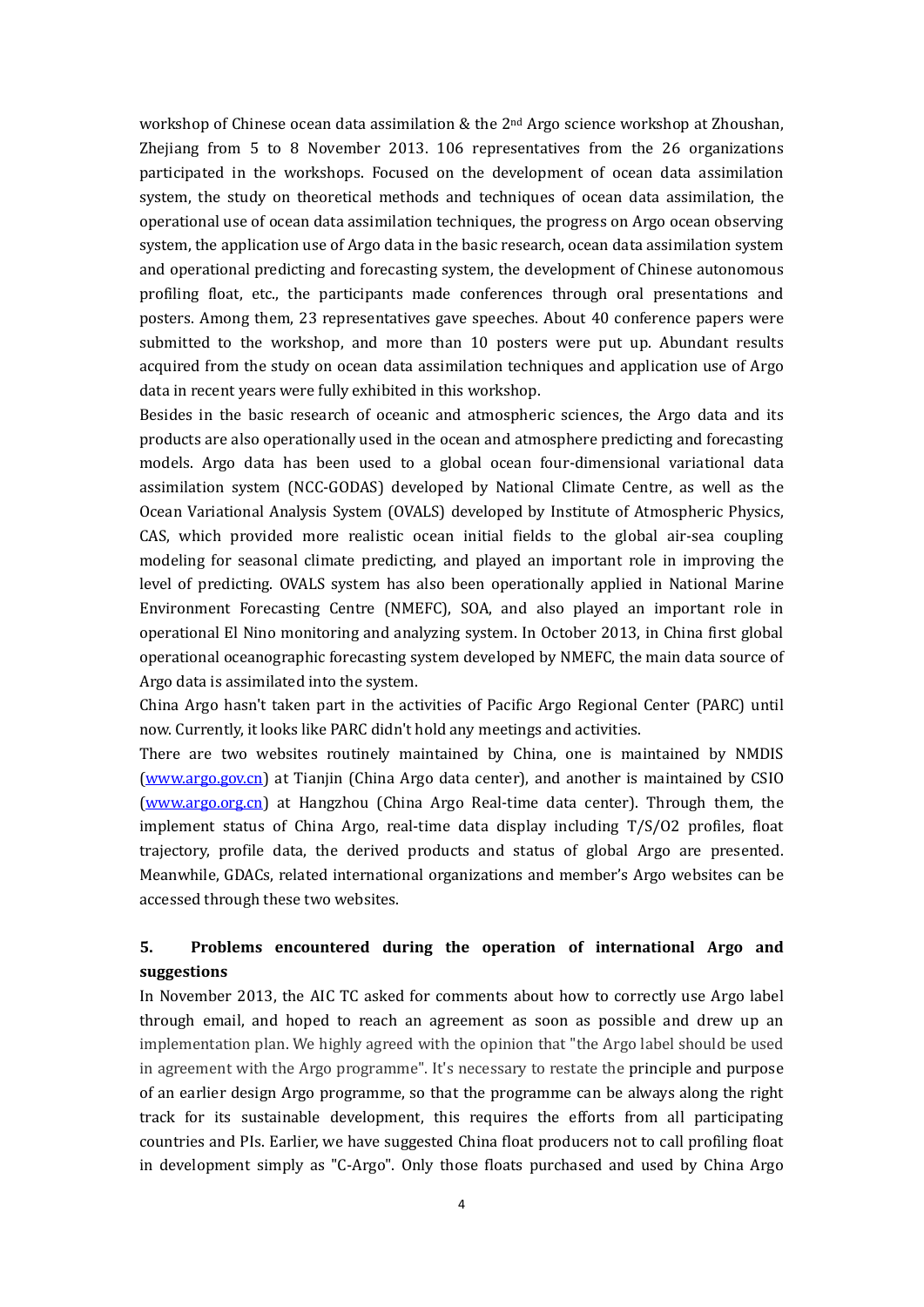project or the international Argo program participants are eligible to called "Argo profiling" float". In other words, the floats that haven't participated in the Argo programme or haven't promised to share their data with the other member states are not allowed to paste Argo labels. As for the Argo label is pasted by the float suppliers, or by the manufacturers, we estimate that they are difficult to understand the real intention of purchasers. Therefore, we suggest that the PIs are responsible for the allocation of these labels, and supervise the float observations on which Argo label is stuck to be shared with all members. In order to help PIs and AIC coordinator effectively monitor the labeled floats, we suggested that a serial number should be printed on each label, and allocated to each member country in accordance with segmentation. As for the seven basic "best practices for Argo" TC mentioned that Argo operator should adhere to, it is very important for Argo's sustain in a long term. For this reason, we suggest that not only the float operator who doesn't adhere to the seven basic "best practices for Argo" is not allowed to paste Argo label, but also treated differently in terms of purchasing float and paying for satellite service in order to attract more countries and PIs to joining the Argo community.

In addition, considering the status of different data format used for different types of float, and confused use of hexadecimal and binary encoding, we suggest AST could urge float manufacturers to use the same data format, or use hexadecimal encoding at least, with adequately considering the limited human resource at each DAC.

# **6. To continue improving the number of CTD cruise data being added to the reference database by Argo PIs, it is requested that you include the number and location of CTD cruise data uploaded by PIs within your country to the CCHDO website in** the past vear.

In the past year, we didn't obtain any CTD casts because all of the float deployments were carried out by the opportunity ships. In 2014, we plan to conduct CTD observing during the North Pacific Ocean cruise which will be implemented by  $R/V$  "Dongfanghong-2". We will also take water samples, and measure water salinities using Lab salinometer to verify the reliabilities of CTD and conductivity sensors of the floats. All the CTD data will be timely submitted to CCHDO.

### **7. Keeping the Argo bibliography**

### **Argo related academic papers:**

(1) Han, G., H. Fu, X. Zhang, W. Li, X. Wu, X. Wang, and L. Zhang, 2013: A global ocean reanalysis product in the China Ocean Reanalysis (CORA) project, *Adv. Atmos. Sci.*, **30**(6), 1621‐1631,**http://dx.doi.org/10.1007/s00376‐013‐2198‐9**

(2) Han, G., W. Li, X. Zhang, X. Wang, X. Wu, H. Fu, X. Zhang, L. Zhang, and D. Li, 2013: A new version of regional ocean reanalysis for coastal waters of China and adjacent seas, *Adv. Atmos. Sci.*, **30**(4), 974‐982,**http://dx.doi.org/10.1007/s00376‐012‐2195‐4**

(3) Hu, R., and M. Wei, 2013: Intraseasonal oscillation in global ocean temperature inferred from Argo, *Adv. Atmos. Sci.*, **30**(1), 29‐40, **http://dx.doi.org/10.1007/s00376‐012‐2045‐4** (4) Liu, Z., J. Xu, C. Sun, 2013: Combining sea surface height data with temperature profile data to estimate global upper ocean heat content anomaly, Journal of Tropical Oceanography (in Chinese), **32**(6), 9‐15.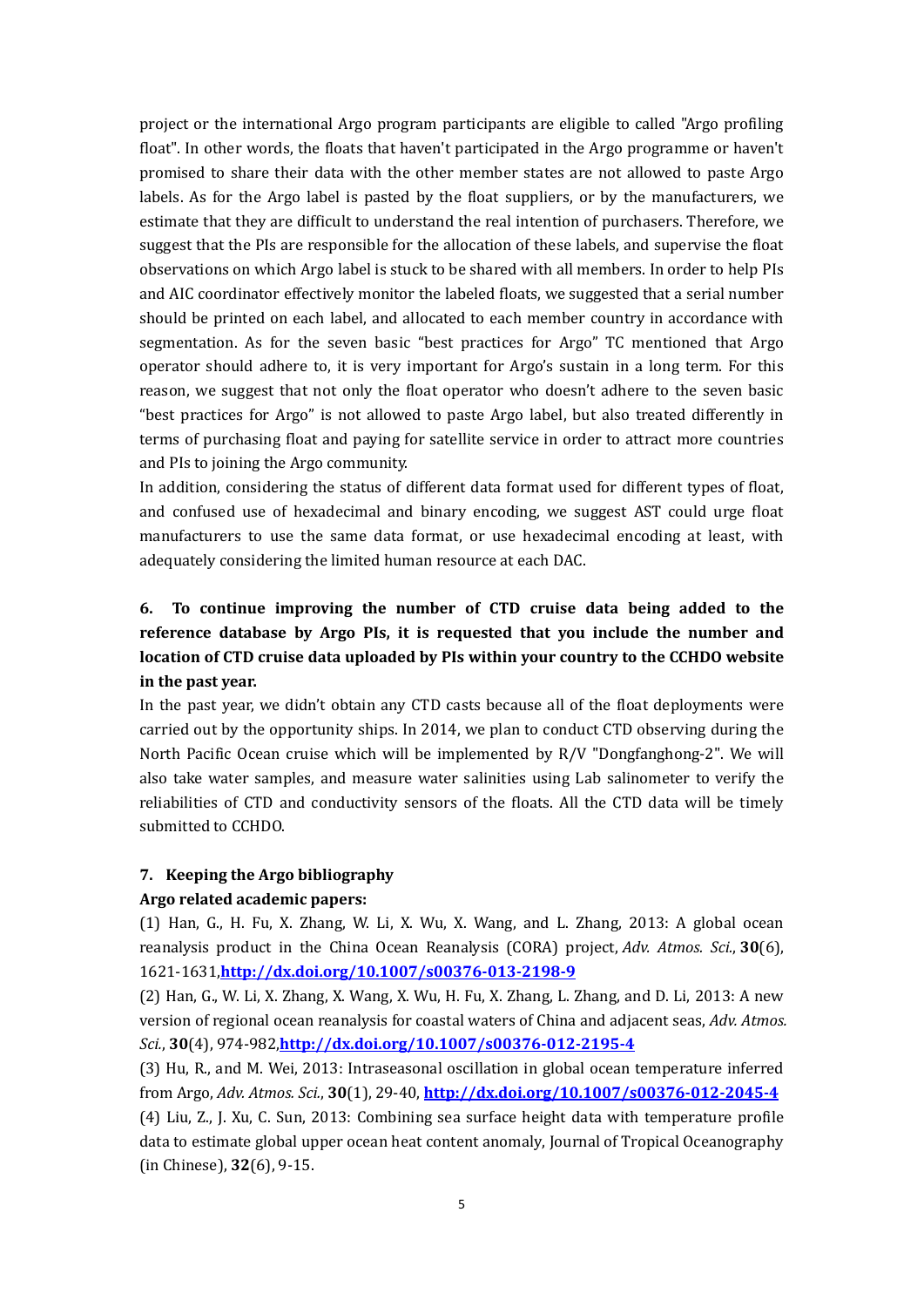(5) Pan, J., and Y. Sun, 2013: Estimate of Ocean Mixed Layer Deepening after a Typhoon Passage over the South China Sea by Using Satellite Data, *J. Phys. Oceanogr.*, 43(3), 498‐506, **http://dx.doi.org/10.1175/JPO‐D‐12‐01.1**

(6) Wang, X., G. Han, W. Li, X. Wu, and X. Zhang, 2013: Salinity drift of global Argo profiles and recent halosteric sea level variation, *Glob. Planet. Change*, **108**(0), 42‐55,**http://www.sciencedirect.com/science/article/pii/S0921818113001471**

(7) Wang, F., Y. Li, Y. Zhang, and D. Hu, 2013: The subsurface water in the North Pacific tropical gyre, *Deep Sea Research Part I: Oceanographic Research Papers*, **75**(0), 78‐92,**http://www.sciencedirect.com/science/article/pii/S0967063713000228**

(8) Wang, X., G. Han, W. Li, X. Wu, and X. Zhang, 2013: Salinity drift of global Argo profiles and recent halosteric sea level variation, *Glob. Planet. Change*, **108**(0), 42‐55,**http://www.sciencedirect.com/science/article/pii/S0921818113001471**

(9) Zhang, C., J. Xu, X. Bao, and Z. Wang, 2013: An effective method for improving the accuracy of Argo objective analysis, *Acta Oceanol. Sin.*, **32**(7), 66‐77, **http://dx.doi.org/10.1007/s13131‐013‐0333‐1**

(10) Zhang, H., G. Chen, C. Qian, and H. Jiang, 2013: Assessment of Two SMOS Sea Surface Salinity Level 3 Products Against Argo Upper Salinity Measurements, *Geoscience and Remote Sensing Letters, IEEE*, **10**(6), 1434‐1438, **http://dx.doi.org/10.1109/lgrs.2013.2259792**

(11) Zhang, Z., D. Yuan, and P. C. Chu, 2013: Geostrophic meridional transport in tropical Northwest Pacific based on Argo profiles, *Chinese Journal of Oceanology and Limnology*, **31**(3), 656‐664,**http://dx.doi.org/10.1007/s00343‐013‐2169‐0**. 

(12) Zhang, Z., Y. Zhang, W. Wang, and R. X. Huang, 2013: Universal structure of mesoscale eddies in the ocean,*Geophys.* Res. Lett., 40(14), 3677‐3681, **http://dx.doi.org/10.1002/grl.50736**

(13) Zhang R., J. Zhu, J. et al., 2013: Argo global ocean data assimilation and its applications in short-term climate prediction and oceanic analysis, Chinese Journal of Atmospheric Sciences (in Chinese), **37** (2), 411–424. 

(14) Zhang, W., R. Zhang, Y. An et al., 2013: Diagnostic calculation of three dimensions sea flow in the Pacific by P vector method on isopycnal surface, Chinese Journal of Hydrodynamics (in Chinese), **28**(1), 72-80.

### **Some Argo related doctoral dissertations:**

(1) CHEN Lijing, 2014. Estimation on global ocean heat content in the past 45 years and the tropical cyclone's impact on ocean energy budget, Chinese Academy of Sciences, Beijing, China. 

(2) AN Yuzhu, 2013. Study on the Upper Ocean Temperature and Salinity Characteristics Based on Argo Data, PLA University of Science and Technology, Nanjing, Jiangsu, China.

(3)ZHANG Weitao, 2013. Three-dimensional current field reconstruction based on Argo float data and satellite remote sensing data, PLA University of Science and Technology, Nanjing, Jiangsu, China.

(4)ZHANG Chunling, 2013. The research of reanalysis method and three-dimensional grid data reconstruction on the Argo data, Ocean University of China, Qingdao, Shandong, China.